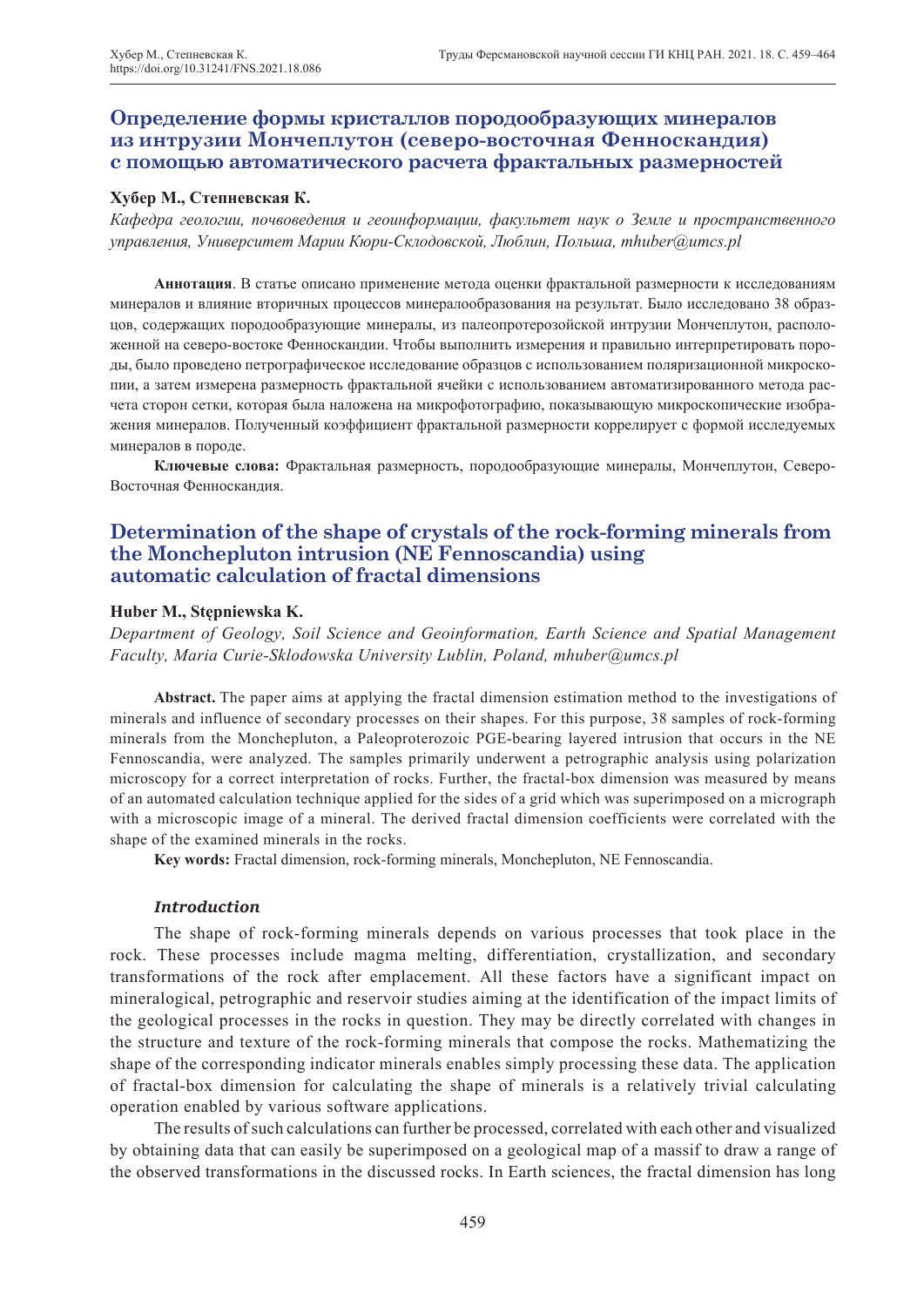

Fig. 1. Sketch map of the Monchepluton intrusion (according to Mitrofanov, Smolkin 2004; simplified by the authors) and sampling points.

1 – dunite, chromitite, 2 – harzburgite, 3 – other peridotites, 4 – orthopyroxenite, 5 – norite, olivine norite, 6 – gabbronorite,  $7 -$  gabbro,  $8 -$  anorthosite,  $9 -$  sulfide ore mineralization,  $10 -$  sampling points,  $11 -$  rocks of the Monchetudra massif, 12 – rocks of the Imandra–Varzuga Belt, 13 – rocks of the Kola Series.

Рис. 1. Схематическая карта вторжения Мончеплутона (по Митрофанову, Смолкину, 2004; упрощено авторами) и точки отбора проб.

1 – дунит, хромитит, 2 – гарцбургит, 3 – другие перидотиты, 4 – ортопироксенит, 5 – норит, оливин-норит,

6 – габбронорит, 7 – габбро, 8 – анортозит, 9 – сульфидная рудная минерализация, 10 – точки отбора проб,

11 – породы массива Мончетудра, 12 – породы пояса Имандра–Варзуга, 13 – породы Кольской серии.

been used in the assessment of rock porosity (Chen et al., 2021; Gulbin, Evabgulova, 2003; Kincal et al., 2010; Lehmann et al., 2003; Martin, Reyes, 2008), geophysical and reservoir (Mohammadi et al., 2013; Zhengli et al., 2014), tectonic (Sły et al., 2014), and textural studies of rocks (Gerig et al., 2010; Singh et al., 2021; Voytekhovsky et al., 1997; Zheru et al., 2001). The correlation of the shape of rock-forming minerals in the context of the petrographic description of rocks is still quite poorly understood. This paper aims at studying the fractal dimension of rock-forming minerals and interpreting the results in terms of the advancement of secondary processes in the Paleoproterozoic PGE-bearing Monchepluton intrusion. This 2.5 Ga intrusion occurs in the north of the Baltic shield in the Murmansk region (NE Fennoscandia) (fig. 1; Huber, 2021; Bayanova et al., 2019; Pozhilenko et al., 2002).

## *Methods*

Rock samples were collected from the Monchepluton in 2017-2019 to be used for preparing thin sections (see Fig. 1 for sampling points). They were examined using a Leica DM2500P optical polarizing microscope at the Department of Geology, Soil Science and Geoinformation of the Maria Curie-Skłodowska University in Lublin. Further, several rock-forming minerals (olivine, orthopyroxene, clinopyroxene, and plagioclase) were selected to analyze their shape by the following formula (1) (Petigen et al., 1992) using the QGIS and MS Excel software: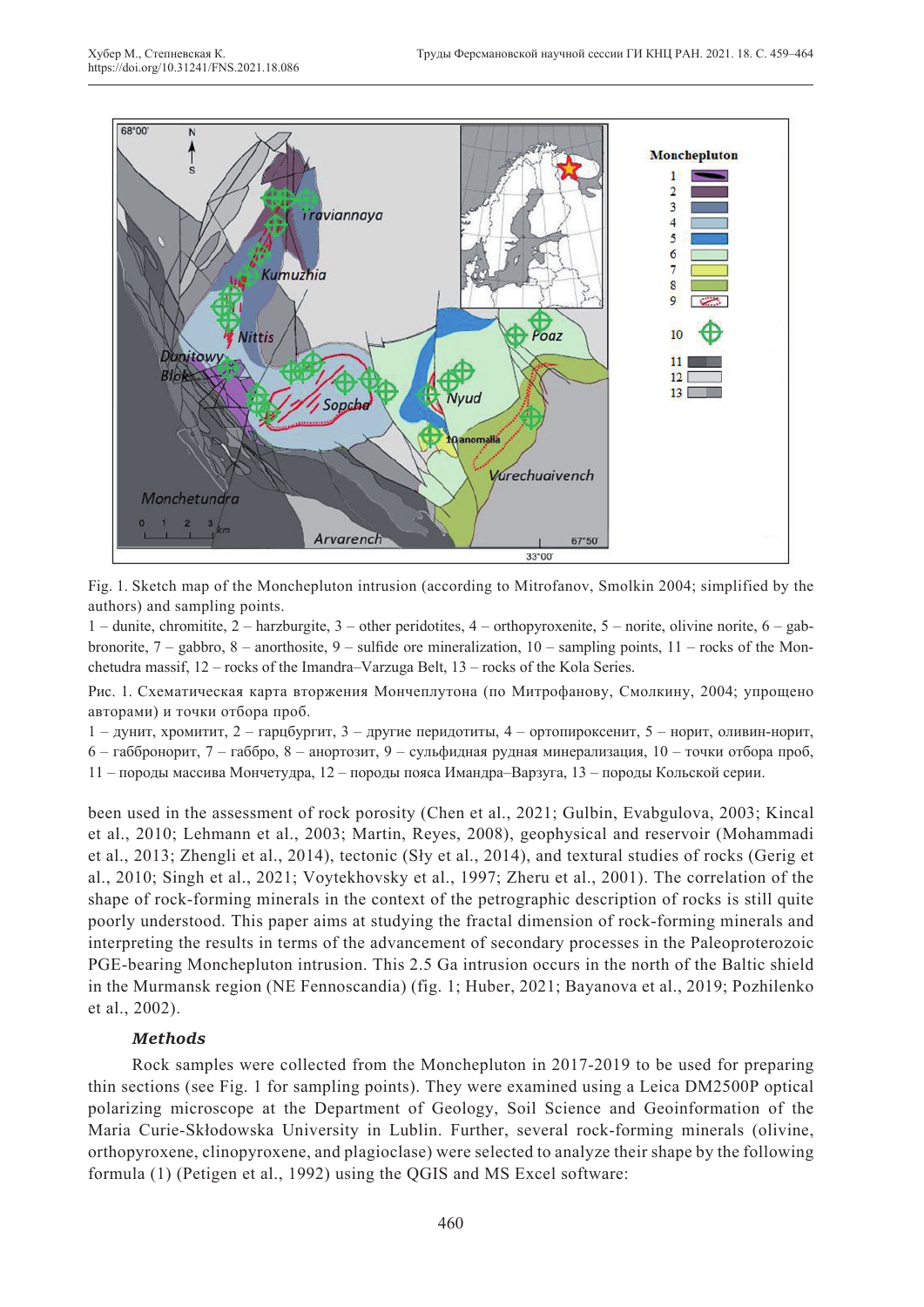$$
D = \frac{(\log_{x2} - \log_{x1})}{(\log_{d2} - \log_{d1})}
$$
 (1),

where  $x_1$  and  $x_2$  correspond to the number of passes of the individual squares  $x_1$  and  $x_2$  along the contour of the shape, with  $d_1$  and  $d_2$  meaning their respective side lengths. The results of these measurements were correlated with those of the petrographic analysis for the rocks and their location in the massif. The data were interpreted accordingly.

#### *Results and Discussion*

Olivines in the Travyanaya rocks show higher fractal dimension coefficients while the highest ones are observed in the rocks where olivine is subject to corrosion (Nyud and Kumuzh'ya). Orthopyroxenes show the lowest coefficients in the orthopyroxenite rocks of the Kumuzh'ya, Nyud and eastern part of the Sopcha intrusions while the highest coefficients are found for the gabbronorites of the Nyud and Poaz massifs where these rocks are often exposed to the action of secondary processes. In case of clinopyroxenes, the lowest values were recorded in the rocks of the Nittis massif with tiny faceted crystals in the shear zones which are also typical of the Sopcha and Kumuzh'ya intrusions. The highest coefficients were established for the Nyud and Poaz rocks where the clinopyroxene is amphibolized. In case of plagioclases, the lowest coefficients were registered in the Kumuzh'ya and Sopcha rocks. The plagioclase forms there small minor crystals. On the contrary, the highest coefficients are recorded in large, sericitized plagioclases of the Poaz and Nyud gabbroids. The fractal dimension coefficients obtained for individual minerals correlate with their morphology in the rock.

Knowing the value for the base mineral (fresh, unchanged in a given type of rock), one may determine the precise percentage of how much the tested individual in the rock fits the above formula. By correlating these data with microscopic observations of samples, it is possible to find and scale the coefficient so that it corresponds to the ranges specified for the given minerals. For example, if a pure olivine from the Dunite block has a fractal dimension of 1.44, an accessory olivine in the olivine gabbronorite – of 1.5, and these values for olivine with reactive crowns and



Fig. 2. Normalized fractal coefficients in various rocks-forming minerals from the Monchepluton. Рис. 2. Нормализованные фрактальные коэффициенты в различных породообразующих минералах Мончеплутона.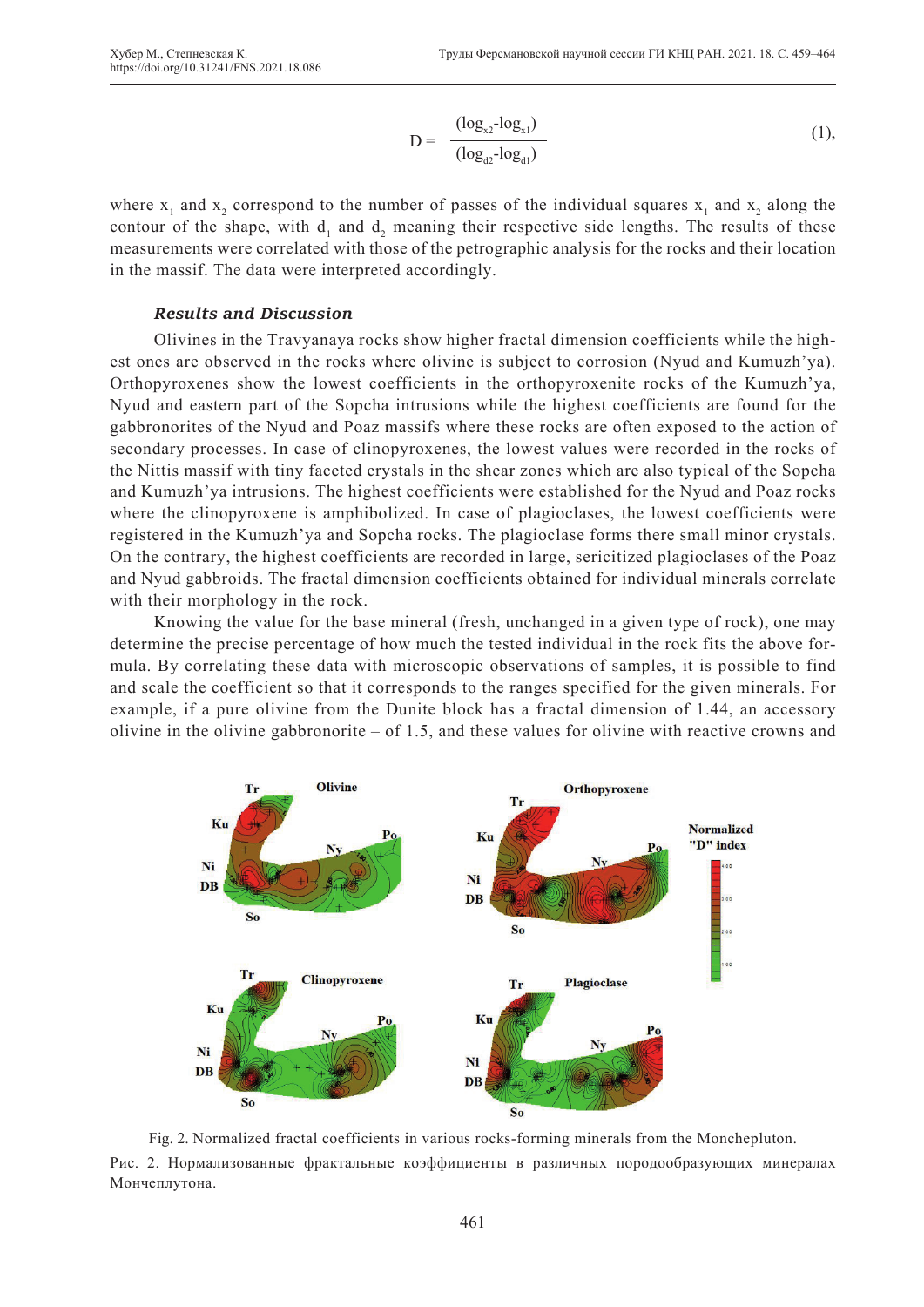corrosion decay vary from 1.6 to 1.8, the results can be scaled so that these intervals are more readable by assigning values of 1.00 to 4.00 to these minerals respectively. Similar data treatments can be applied to orthopyroxenes, clinopyroxenes and plagioclases where the zero value was inserted if the minerals were not counted. These values were superimposed on the coordinates of the discussed points and geological map of the Monchepluton massif (fig. 2).

In case of olivines, one can see that these minerals are often heavily corroded in the western part of the Monchepluton (Nittis-Kumuzh'ya-Travyanaya massifs or NKT) with abundant shear zones. The lowest coefficients for olivines are recorded at Nittis, Western Sopcha and Nyud's Critical Horizon where these minerals are euhedral.

In case of orthopyroxene, the situation drastically changes. This mineral shows high fractal dimension coefficients in the area of the NKT and Nyud massifs while Sopcha and Poaz expose much lower coefficients. This is due to numerous secondary processes occurring in the rocks in question (faults, sulfide veins, orthopyroxene mylonitization, and corrosion zones). This mineral, due to its presence in almost all the discussed rocks, is an indicator phase showing the degree of the secondary processes' maturity in the Monchepluton intrusion (fig. 2).

Clinopyroxenes generally yield low coefficients due to the fact that in the Sopcha and western Monchepluton massifs, if it occurs, it is a minor mineral represented by small laths. However, sometimes secondary crystallization of clinopyroxenes is so advanced that it forms a crystallizing phase in the orthopyroxene interstices that erodes these mineral. In the above rocks, clinopyroxenes show the highest fractal coefficient. The highest values are also established for plagioclases from the Poaz gabbroids where they form large crystals with visible sericitization processes.

It is supposed that the images in figure 2 demonstrate the degree of the secondary processes' advancement in the rocks in question. The presented normalized data can be summed up to show the average index for all the discussed minerals taken together.

The investigation of the averaged total values' distribution in all 4 discussed minerals from the Monchepluton (fig. 3) implies that more frequently these values significantly increase in the western part of the Monchepluton (NKT) due to the numerous secondary processes in the rocks in question. The case is similar in the Sopcha and Nyud massifs where diverse rocks and critical horizons are also influenced by multiple secondary processes. Relatively lower values were recorded in



Fig. 3. Distribution of average total values in all 4 discussed minerals from the Monchepluton. Рис. 3. Распределение средних суммарных значений по всем 4 обсуждаемым минералам Мончеплутона.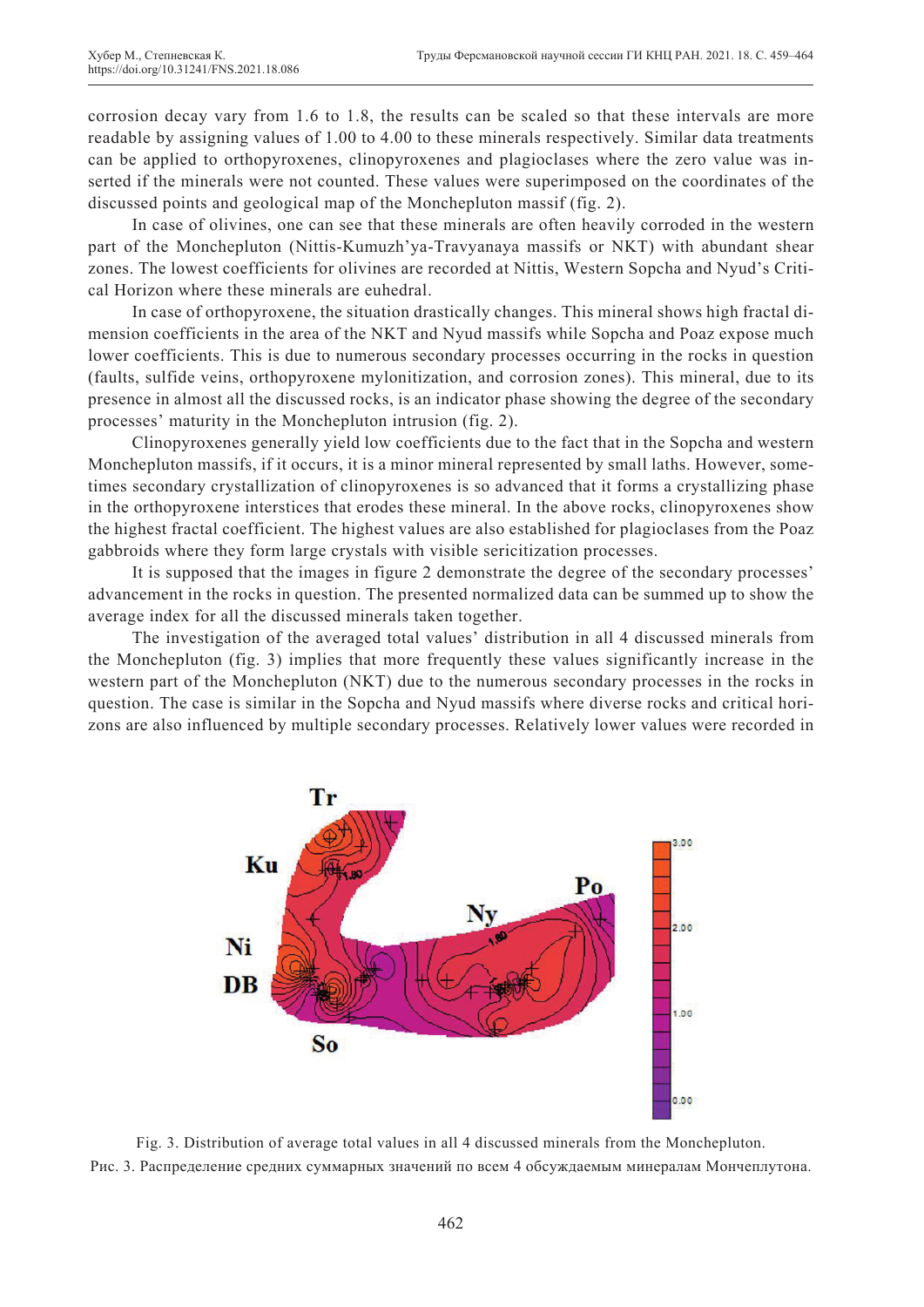the Poaz massif with gabbroids and in the eastern part of the Travyanaya and Sopcha massifs with orthopyroxenites where secondary processes are less common.

The described method demonstrates its universality and provides a possibility of mathematizing the morphology of the studied minerals. However, the aspect ratio itself does not depend on its orientation around the crystallographic axis of a mineral; it is merely a numerical indicator. Therefore, analysis of the fractal dimension also requires considering the petrographic nature of given rock-forming minerals. Petrographic analyses should precede fractal studies; otherwise, without this knowledge, distortions in the interpretation of the results may arise. Another essential argument lies in the fact that the shape of rock-forming minerals may be different in various intrusions depending on their genesis. Thus, studying several rock intrusions and generalizing the results demand taking this into account and possibly scaling individual results because mechanical comparison of these data may lead to erroneous conclusions.

## *Conclusions*

The Monchepluton intrusion consists of peridotites and gabbroid rocks. It is a Paleoproterozoic layered PGE-bearing intrusion where such minerals as olivine, orthopyroxene, clinopyroxene, and plagioclase represent important indicators of the evolution of this intrusion, especially with regard to secondary processes that occurred there. The examination of the fractal dimension factor allows mathematizing the shape of these minerals and visualizing it in the form of maps. To compare these minerals with each other, one has to re-scale them so that the factor corresponds to the similar nature of their boundaries. This helps plotting a collective diagram that shows advancement of the secondary processes. However, the analysis and interpretation of these data require petrographic research and determination of the role of these minerals in the rocks. Although the method is relatively simple and repeatable, it requires careful interpretation because in different massifs these minerals may have various morphologies in the rocks which affect their fractal shape factor.

38 samples from the Monchepluton were selected. Each of the discussed samples was assigned a map (fig. 1). These are samples of dunites, harzburgites and orthopyroxenites from the NKT and Sopcha massifs, as well as gabbronorites and olivine gabbronorites from the Nyud and Poaz massifs. In each sample, several individuals of rock-forming minerals were examined, and then the results of the fractal dimension were averaged to one result for a given mineral in the rock sample. Generally, for the examined olivines, the lowest fractal dimension factor corresponds to euhedral olivine crystals from the critical horizons of the Sopcha and Nyud massifs.

## **References**

- 1. Bayanova T., Korchagin A., Mitrofanov A., Serov P., Ekimova N., Nitkina E., Kamensky I., Elizarov D., Huber M. Long-Lived Mantle Plume and Polyphase Evolution of Palaeoproterozoic PGE Intrusions in the Fennoscandian Shield. Minerals. 2019. N. 9. V. 59. P. 3–22.
- 2. Chen T.L., Shi Z.L., Wen A., Yan D., Gou J., Chen J., Liu Y., Chen R. Multifractal characteristics and spatial variability of soil particle-size distribution in different land use patterns in a small catchment of the Three Gorges Reservoir Region, China. J. Mt. Sci. 2021. 18, 1. P. 111–125. DOI: 0.1007/s11629-020-6112-5.
- 3. Gerig A., Kruhl J.H., Caggianelli A. Quantification of Flow Patterns in Sheared Tonalite Crystal-melt Mush: Application of Fractal-geometry Methods. Journal Geological Society Of India. 2010. V. 75. P. 210–224. DOI: 0016-7622/2010-75-1-210.
- 4. Huber M. Dynamics of metamorphism processes by the fractal texture analysis of garnets, amphibole, and pyroxenes of Lapland Granulite Belt, Kola Peninsula. Journal of Biology and Earth Sciences. 2012. V. 2. P. 50–55.
- 5. Huber M., Hałas S., Serov P.A., Ekimova N.A., Bayanova T.B. Sm-Nd dating and stable isotope geochemistry of sulfides and U-Pb ages of layered intrusions from the northern part of the Baltic Shield, Mineralogia. 2012. V. 39. P. 107.
- 6. Huber M. Ewolucja kolsko-laplandzkiego pasa mobilnego na przykładzie platynonośnej paleoproterozoicznej intruzji warstwowanej moncheplutonu. Wyd. UMCS. 2021.
- 7. Kincal C., Koca M.Y., Ozden G., Demirbasa N. Fractal parameter approach on weathering grade determination of Cesme (Izmir, Turkey) tuffs. Bull. Eng. Geol. Environ. 2010. V. 69. P. 617–629. DOI 10.1007/s10064-010-0309-8.